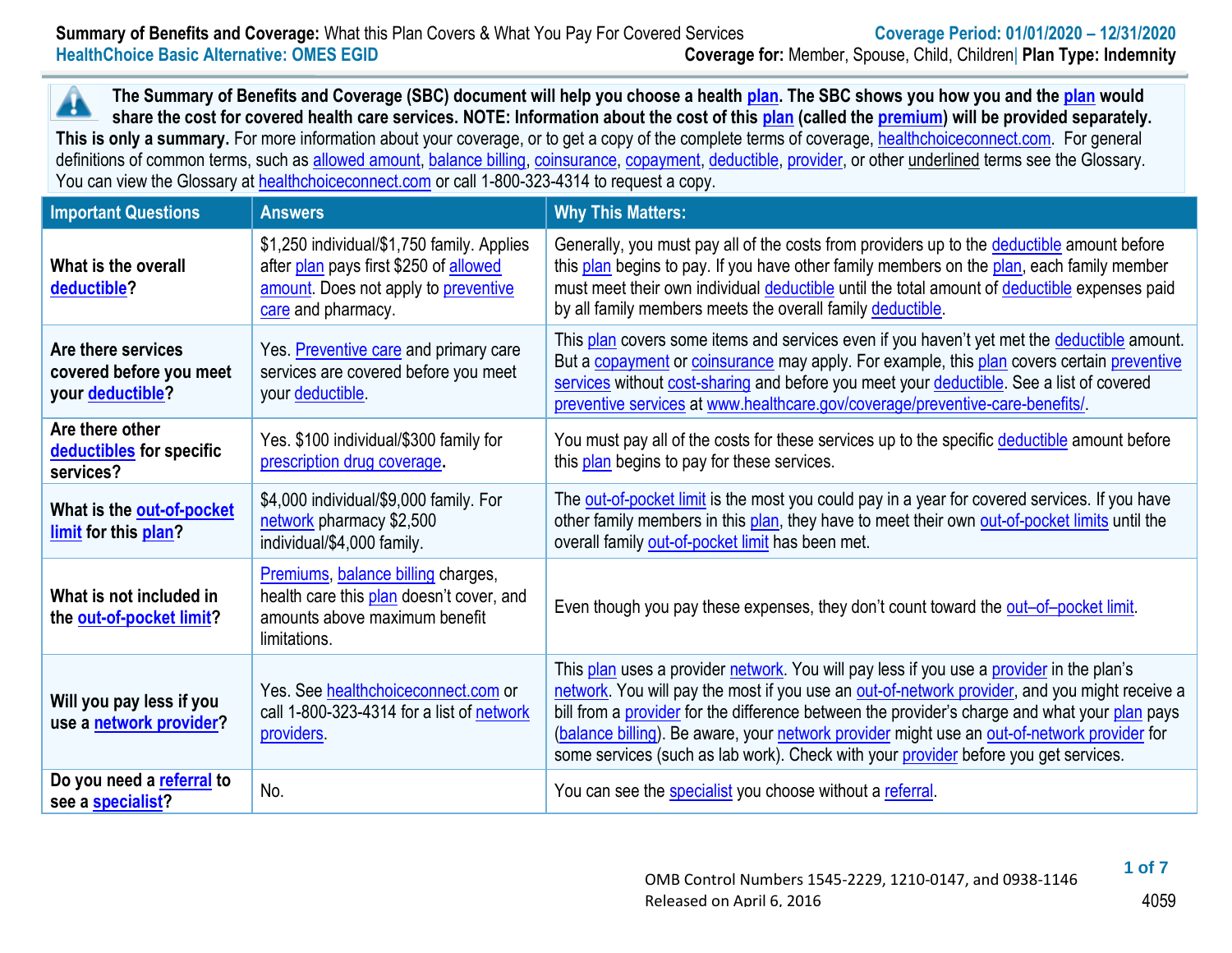All **[copayment](https://www.healthcare.gov/sbc-glossary/#copayment)** and **[coinsurance](https://www.healthcare.gov/sbc-glossary/#coinsurance)** costs shown in this chart are after your **[deductible](https://www.healthcare.gov/sbc-glossary/#deductible)** has been met, if a **[deductible](https://www.healthcare.gov/sbc-glossary/#deductible)** applies. Y

|                                                                                      |                                                      | <b>What You Will Pay</b>                                                                                                                                                                         |                                                                        |                                                                                                                      |  |
|--------------------------------------------------------------------------------------|------------------------------------------------------|--------------------------------------------------------------------------------------------------------------------------------------------------------------------------------------------------|------------------------------------------------------------------------|----------------------------------------------------------------------------------------------------------------------|--|
| <b>Common</b><br><b>Medical Event</b>                                                | <b>Services You May</b><br><b>Need</b>               | <b>Network Provider</b><br>(You will pay the least)                                                                                                                                              | <b>Out-of-Network</b><br><b>Provider</b><br>(You will pay the<br>most) | <b>Limitations, Exceptions, &amp; Other</b><br><b>Important Information</b>                                          |  |
|                                                                                      | Primary care visit to<br>treat an injury or illness  | Based on allowed amount: for the first<br>\$250: \$0/Member. Next \$1,250/ Member or<br>Amount above<br>\$1,750/Family: 100%. Next \$5,500/Member<br>allowed amount<br>or \$14,500/Family: 50%.  |                                                                        | <b>Balance billing applies to out-of-network</b>                                                                     |  |
| If you visit a health care<br>provider's office or<br>clinic                         | <b>Specialist visit</b>                              | Based on allowed amount: for the first<br>\$250. Next \$1,250/ Member or<br>\$1,750/Family: 100%. Next \$5,500/Member<br>or \$14,500/Family: 50%.                                                | Amount above<br>allowed amount.                                        | provider claims.                                                                                                     |  |
|                                                                                      | <b>Preventive</b><br>care/screening/<br>immunization | No charge                                                                                                                                                                                        | Amount above<br>allowed amount.                                        | <b>Balance billing applies to out-of-network</b><br>provider claims.                                                 |  |
|                                                                                      | Diagnostic test (x-ray,<br>blood work)               | Based on allowed amount: for the first<br>\$250: \$0/Member. Next \$1,250/ Member or<br>Amount above<br>\$1,750/Family: 100%. Next \$5,500/Member<br>allowed amount.<br>or \$14,500/Family: 50%. |                                                                        | Certification may be required. If certification<br>is not obtained, a 10% penalty or denial of                       |  |
| If you have a test                                                                   | Imaging (CT/PET<br>scans, MRIs)                      | Based on allowed amount: for the first<br>\$250: \$0/Member. Next \$1,250/ Member or<br>\$1,750/Family: 100%. Next \$5,500/Member<br>or \$14,500/Family: 50%.                                    | Amount above<br>allowed amount.                                        | benefits may occur. See plan handbook for<br>details. Balance billing applies to out-of-<br>network provider claims. |  |
| If you need drugs to<br>treat your illness or                                        | Generic drugs                                        | \$10 copay 30-day supply/\$25 copay<br>31-90 day supply/ prescription                                                                                                                            | 50% prescription                                                       | See plan handbook for details.                                                                                       |  |
| condition<br>More information about<br>prescription drug<br>coverage is available at | Preferred drugs                                      | \$45 copay 30-day supply/\$90 copay<br>50% prescription<br>31-90 day supply/ prescription                                                                                                        |                                                                        | See plan handbook for details.                                                                                       |  |
|                                                                                      | Non-preferred drugs                                  | \$75 copay 30-day supply/\$150 copay<br>31-90 day supply/ prescription                                                                                                                           | 75% prescription                                                       | See plan handbook for details.                                                                                       |  |
| healthchoiceconnect.com                                                              | <b>Specialty drugs</b>                               | Generic - \$10 copay*<br>Preferred - \$100 copay*<br>Non-preferred - \$200 copay                                                                                                                 | <b>Not Covered</b>                                                     | *Specialty drugs are covered only up to a<br>30-day supply per copay.                                                |  |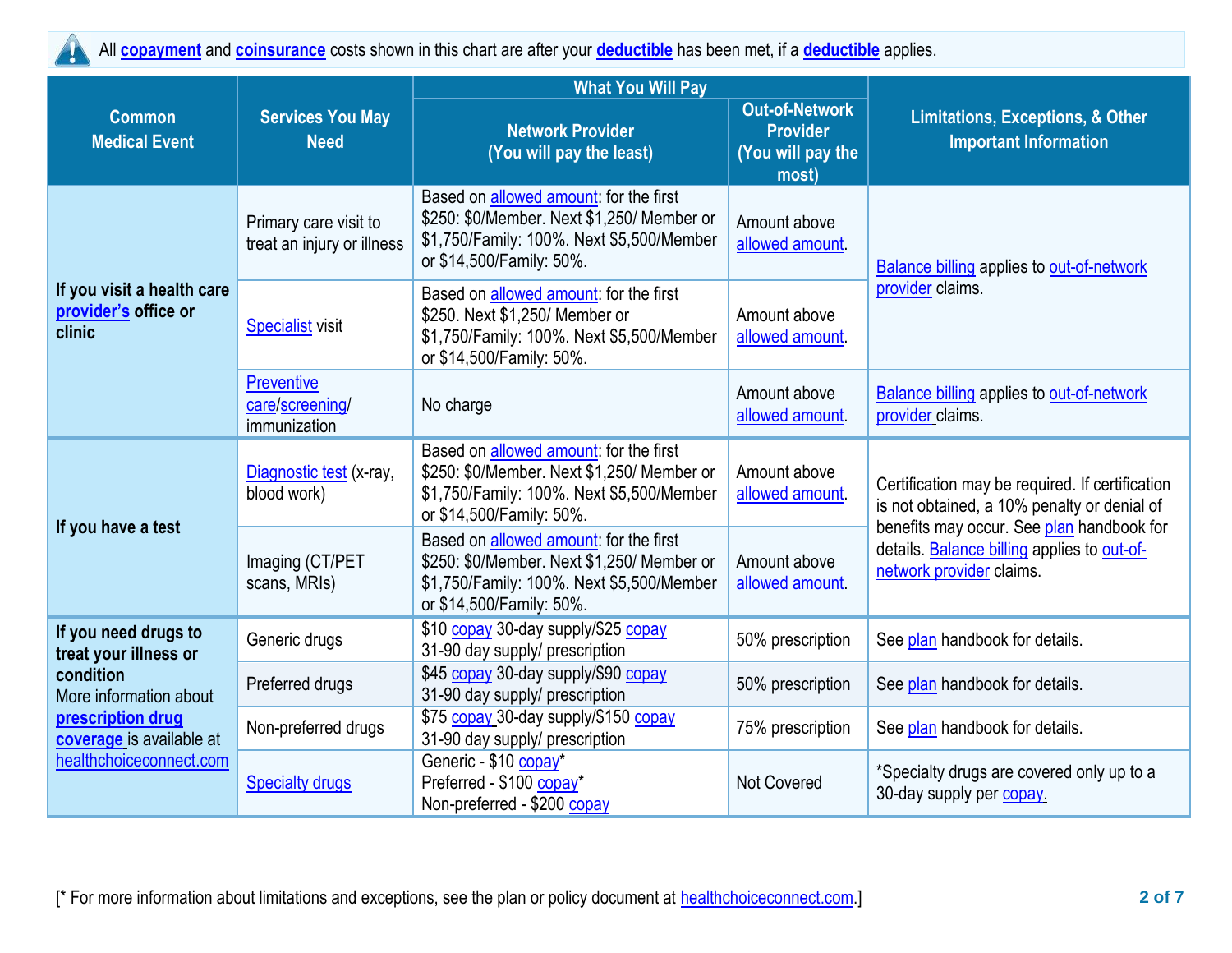|                                                                                 |                                                      | <b>What You Will Pay</b>                                                                                                                                                                         |                                                                        |                                                                                                                                             |  |
|---------------------------------------------------------------------------------|------------------------------------------------------|--------------------------------------------------------------------------------------------------------------------------------------------------------------------------------------------------|------------------------------------------------------------------------|---------------------------------------------------------------------------------------------------------------------------------------------|--|
| <b>Services You May</b><br><b>Common</b><br><b>Medical Event</b><br><b>Need</b> |                                                      | <b>Network Provider</b><br>(You will pay the least)                                                                                                                                              | <b>Out-of-Network</b><br><b>Provider</b><br>(You will pay the<br>most) | <b>Limitations, Exceptions, &amp; Other</b><br><b>Important Information</b>                                                                 |  |
| If you have outpatient                                                          | Facility fee (e.g.,<br>ambulatory surgery<br>center) | Based on allowed amount: for the first<br>\$250: \$0/Member. Next \$1,250/ Member or<br>\$1,750/Family: 100%. Next \$5,500/Member<br>or \$14,500/Family: 50%.                                    | Amount above<br>allowed amount.                                        | Certification may be required. If certification<br>is not obtained, a 10% penalty or denial of                                              |  |
| surgery                                                                         | Physician/surgeon<br>fees                            | Based on allowed amount: for the first<br>\$250: \$0/Member. Next \$1,250/ Member or<br>\$1,750/Family: 100%. Next \$5,500/Member<br>or \$14,500/Family: 50%.                                    | Amount above<br>allowed amount                                         | benefits may occur. See plan handbook for<br>details. Balance billing applies to out-of-<br>network provider claims.                        |  |
| If you need immediate<br>medical attention                                      | <b>Emergency room care</b>                           | Based on allowed amount: for the first<br>\$250: \$0/Member. Next \$1,250/ Member or<br>Amount above<br>\$1,750/Family: 100%. Next \$5,500/Member<br>allowed amount.<br>or \$14,500/Family: 50%. |                                                                        |                                                                                                                                             |  |
|                                                                                 | <b>Emergency medical</b><br>transportation           | Based on allowed amount: for the first<br>\$250: \$0/Member. Next \$1,250/ Member or<br>\$1,750/Family: 100%. Next \$5,500/Member<br>or \$14,500/Family: 50%.                                    | Amount above<br>allowed amount.                                        | <b>Balance billing applies to out-of-network</b><br>provider claims.                                                                        |  |
|                                                                                 | <b>Urgent care</b>                                   | Based on allowed amount: for the first<br>\$250: \$0/Member. Next \$1,250/ Member or<br>\$1,750/Family: 100%. Next \$5,500/Member<br>or \$14,500/Family: 50%.                                    | Amount above<br>allowed amount.                                        |                                                                                                                                             |  |
| If you have a hospital                                                          | Facility fee (e.g.,<br>hospital room)                | Based on allowed amount: for the first<br>\$250: \$0/Member. Next \$1,250/ Member or<br>Amount above<br>\$1,750/Family: 100%. Next \$5,500/Member<br>allowed amount.<br>or \$14,500/Family: 50%. |                                                                        | Certification may be required. If certification<br>is not obtained, a 10% penalty or denial of<br>benefits may occur. See plan handbook for |  |
| stay                                                                            | Physician/surgeon<br>fees                            | Based on allowed amount: for the first<br>\$250: \$0/Member. Next \$1,250/ Member or<br>\$1,750/Family: 100%. Next \$5,500/Member<br>or \$14,500/Family: 50%.                                    | Amount above<br>allowed amount.                                        | details. Balance-billing applies to out-of-<br>network provider claims.                                                                     |  |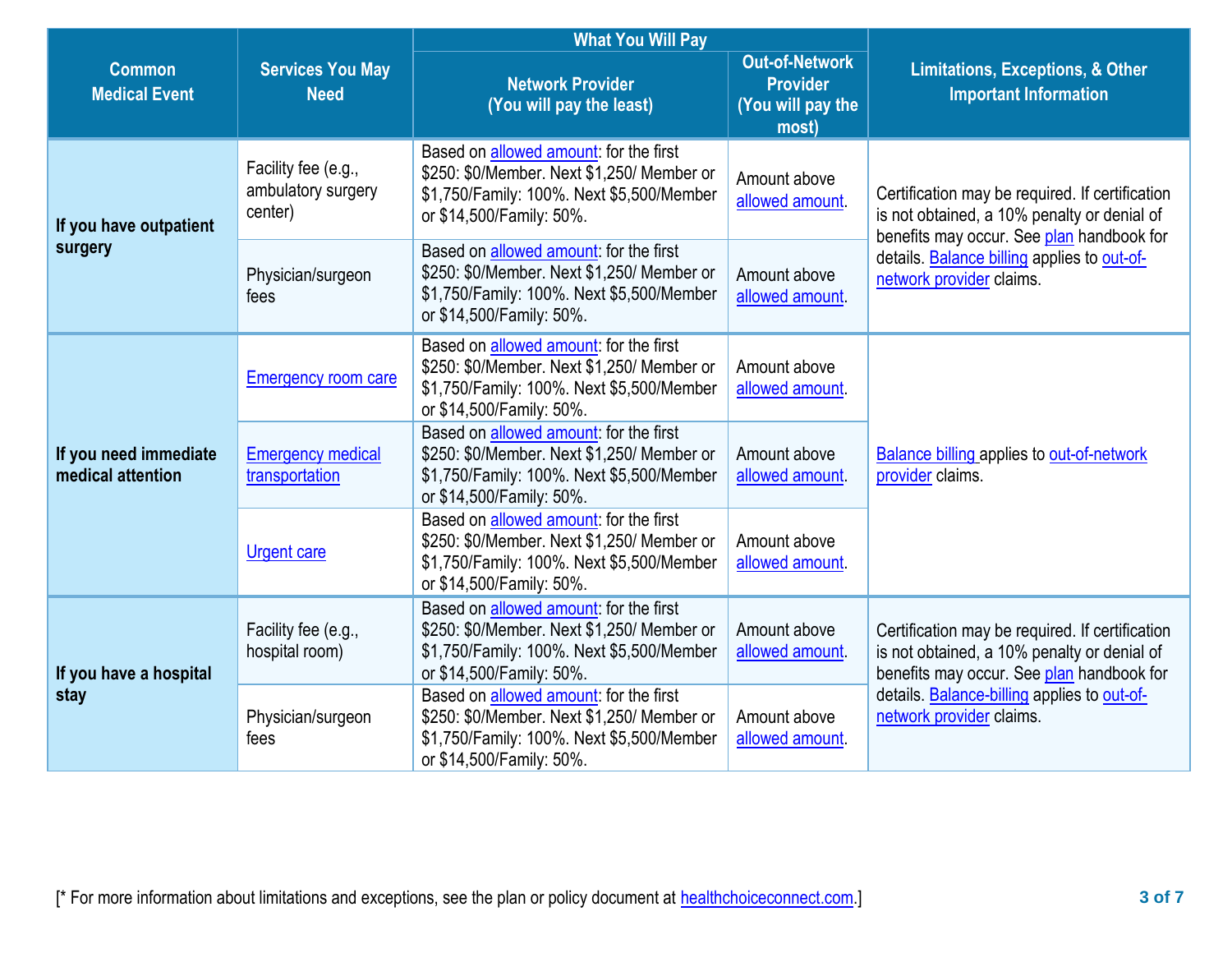|                                                                         |                                              | <b>What You Will Pay</b>                                                                                                                                              |                                 |                                                                                                                                                                                                                                                                          |
|-------------------------------------------------------------------------|----------------------------------------------|-----------------------------------------------------------------------------------------------------------------------------------------------------------------------|---------------------------------|--------------------------------------------------------------------------------------------------------------------------------------------------------------------------------------------------------------------------------------------------------------------------|
| <b>Common</b><br><b>Medical Event</b>                                   | <b>Services You May</b><br><b>Need</b>       | <b>Out-of-Network</b><br><b>Network Provider</b><br><b>Provider</b><br>(You will pay the least)<br>(You will pay the<br>most)                                         |                                 | <b>Limitations, Exceptions, &amp; Other</b><br><b>Important Information</b>                                                                                                                                                                                              |
| If you need mental<br>health, behavioral                                | <b>Outpatient services</b>                   | Based on <b>allowed</b> amount: for the first<br>\$250: \$0/Member. Next \$1,250/ Member or<br>\$1,750/Family: 100%. Next \$5,500/Member<br>or \$14,500/Family: 50%.  | Amount above<br>allowed amount. | Limit of 20 visits per calendar year without<br>certification. Balance billing applies to out-of-<br>network provider claims.                                                                                                                                            |
| health, or substance<br>abuse services                                  | Inpatient services                           | Based on <b>allowed</b> amount: for the first<br>\$250: \$0/Member. Next \$1,250/ Member or<br>\$1,750/Family: 100%. Next \$5,500/Member<br>or \$14,500/Family: 50%.  | Amount above<br>allowed amount. | Certification may be required. If certification<br>is not obtained, a 10% penalty or denial of<br>benefits may occur. See plan handbook for<br>details. Balance billing applies to out-of-<br>network provider claims.                                                   |
|                                                                         | Office visits                                | Based on allowed amount: for the first<br>\$250: \$0/Member. Next \$1,250/ Member or<br>\$1,750/Family: 100%. Next \$5,500/Member<br>or \$14,500/Family: 50%.         | Amount above<br>allowed amount. | <b>Balance billing applies to out-of-network</b><br>provider claims.                                                                                                                                                                                                     |
| If you are pregnant                                                     | Childbirth/delivery<br>professional services | Based on allowed amount: for the first<br>\$250: \$0/Member. Next \$1,250/ Member or<br>\$1,750/Family: 100%. Next \$5,500/Member<br>or \$14,500/Family: 50%.         | Amount above<br>allowed amount. | Includes one postpartum home visit, criteria<br>must be met. Balance billing applies to out-<br>of-network provider claims.                                                                                                                                              |
|                                                                         | Childbirth/delivery<br>facility services     | Based on <b>allowed amount</b> : for the first<br>\$250: \$0/Member. Next \$1,250/ Member or<br>\$1,750/Family: 100%. Next \$5,500/Member<br>or \$14,500/Family: 50%. | Amount above<br>allowed amount. | Certification may be required. If certification<br>is not obtained, a 10% penalty or denial of<br>benefits may occur. See plan handbook for<br>details. Balance billing applies to out-of-<br>network provider claims.                                                   |
| If you need help<br>recovering or have<br>other special health<br>needs | Home health care                             | Based on allowed amount: for the first<br>\$250: \$0/Member. Next \$1,250/ Member or<br>\$1,750/Family: 100%. Next \$5,500/Member<br>or \$14,500/Family: 50%.         | Amount above<br>allowed amount. | Certification may be required. If certification<br>is not obtained, a 10% penalty or denial of<br>benefits may occur. See plan handbook for<br>details. (Up to 100 visits per calendar year.)                                                                            |
|                                                                         | <b>Rehabilitation services</b>               | Based on allowed amount: for the first<br>\$250: \$0/Member. Next \$1,250/ Member or<br>\$1,750/Family: 100%. Next \$5,500/Member<br>or \$14,500/Family: 50%.         | Amount above<br>allowed amount. | Certification may be required. If certification<br>is not obtained, a 10% penalty or denial of<br>benefits may occur. See plan handbook for<br>details. (Up to 60 visits per calendar year for<br>each type of therapy including physical,<br>occupational, and speech.) |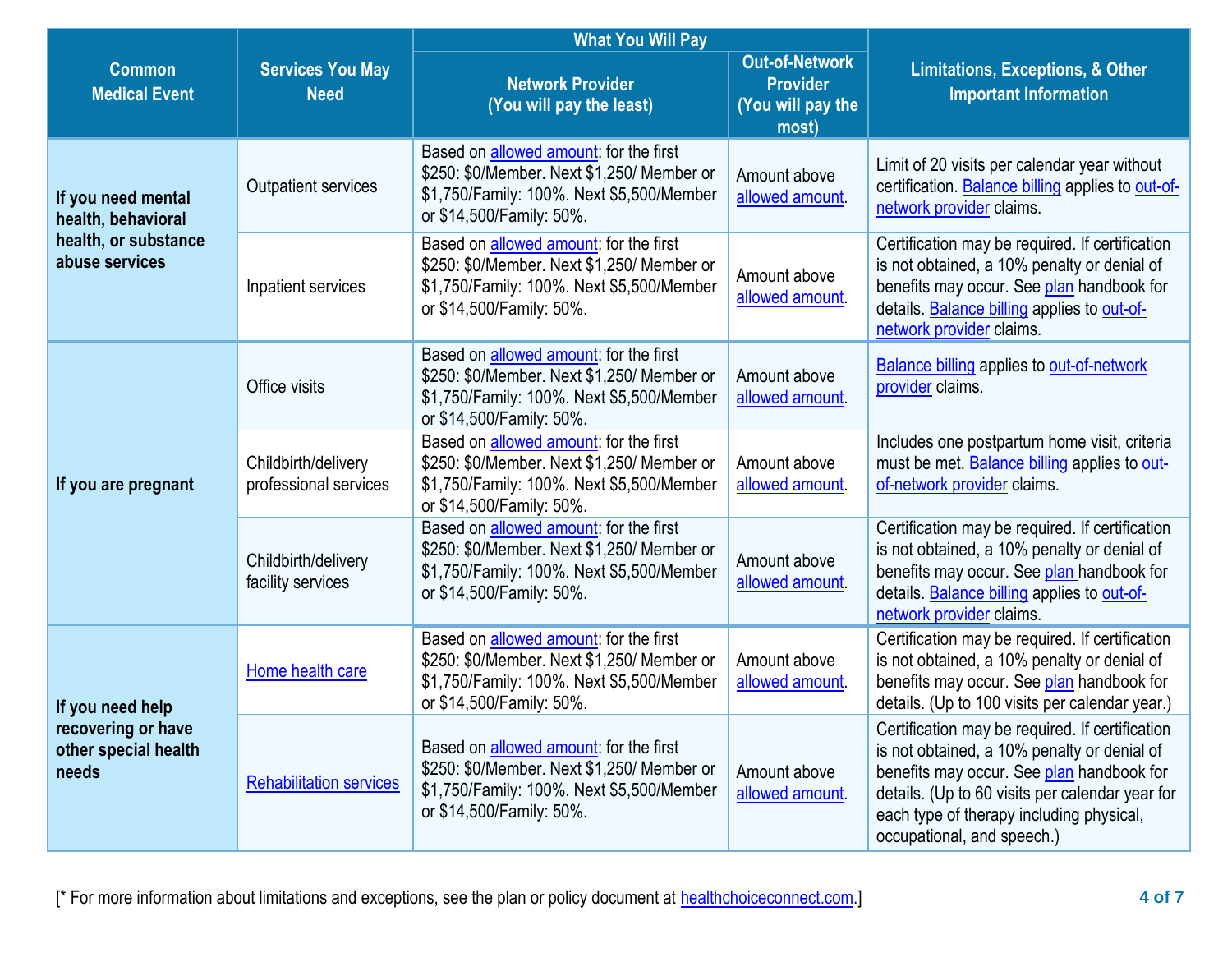|                                           |                                        | <b>What You Will Pay</b>                                                                                                                                      |                                                                        |                                                                                                                                                                                             |  |
|-------------------------------------------|----------------------------------------|---------------------------------------------------------------------------------------------------------------------------------------------------------------|------------------------------------------------------------------------|---------------------------------------------------------------------------------------------------------------------------------------------------------------------------------------------|--|
| <b>Common</b><br><b>Medical Event</b>     | <b>Services You May</b><br><b>Need</b> | <b>Network Provider</b><br>(You will pay the least)                                                                                                           | <b>Out-of-Network</b><br><b>Provider</b><br>(You will pay the<br>most) | <b>Limitations, Exceptions, &amp; Other</b><br><b>Important Information</b>                                                                                                                 |  |
|                                           | <b>Habilitation services</b>           | <b>Not Covered</b>                                                                                                                                            | Not Covered                                                            | <b>Excluded services</b>                                                                                                                                                                    |  |
|                                           | <b>Skilled nursing care</b>            | Based on allowed amount: for the first<br>\$250: \$0/Member. Next \$1,250/ Member or<br>\$1,750/Family: 100%. Next \$5,500/Member<br>or \$14,500/Family: 50%. | Amount above<br>allowed amount                                         | Certification may be required. If certification<br>is not obtained, a 10% penalty or denial of<br>benefits may occur. See plan handbook for<br>details. (Up to 100 days per calendar year.) |  |
|                                           | Durable medical<br>equipment           | Based on allowed amount: for the first<br>\$250: \$0/Member. Next \$1,250/ Member or<br>\$1,750/Family: 100%. Next \$5,500/Member<br>or \$14,500/Family: 50%. | Amount above<br>allowed amount.                                        | Certification may be required. If certification<br>is not obtained, a 10% penalty or denial of                                                                                              |  |
|                                           | <b>Hospice services</b>                | Based on allowed amount: for the first<br>\$250: \$0/Member. Next \$1,250/ Member or<br>\$1,750/Family: 100%. Next \$5,500/Member<br>or \$14,500/Family: 50%. | Amount above<br>allowed amount                                         | benefits may occur. See plan handbook for<br>details.                                                                                                                                       |  |
|                                           | Children's eye exam                    | Not Covered                                                                                                                                                   | Not Covered                                                            | <b>Excluded services</b>                                                                                                                                                                    |  |
| If your child needs<br>dental or eye care | Children's glasses                     | <b>Not Covered</b>                                                                                                                                            | <b>Not Covered</b>                                                     | <b>Excluded services</b>                                                                                                                                                                    |  |
|                                           | Children's dental<br>check-up          | <b>Not Covered</b>                                                                                                                                            | <b>Not Covered</b>                                                     | <b>Excluded services</b>                                                                                                                                                                    |  |

## **Excluded Services & Other Covered Services:**

| Services Your Plan Generally Does NOT Cover (Check your policy or plan document for more information and a list of any other excluded services.) |  |                                                                                       |           |                                                          |  |
|--------------------------------------------------------------------------------------------------------------------------------------------------|--|---------------------------------------------------------------------------------------|-----------|----------------------------------------------------------|--|
| Acupuncture (except for anesthesia)                                                                                                              |  | <b>Habilitation services</b>                                                          |           | Routine eye care (Adult)                                 |  |
| Cosmetic surgery                                                                                                                                 |  | Long-term care                                                                        |           | Routine foot care                                        |  |
| Dental care                                                                                                                                      |  | Private-duty nursing                                                                  |           | Weight loss programs                                     |  |
| Other Covered Services (Limitations may apply to these services. This isn't a complete list. Please see your plan document.)                     |  |                                                                                       |           |                                                          |  |
| Bariatric Surgery (Limited coverage for certain                                                                                                  |  | Hearing aids (under the age of 18, 1 every 48<br>months per hearing impaired ear)     |           | • CDC-recognized National Diabetes Prevention<br>Program |  |
| treatments)<br>Chiropractic care (60 visits per calendar year)                                                                                   |  | Infertility treatment (Limited coverage for certain<br>services, drugs and treatment) | $\bullet$ | Non-emergency care when traveling outside the<br>U.S.    |  |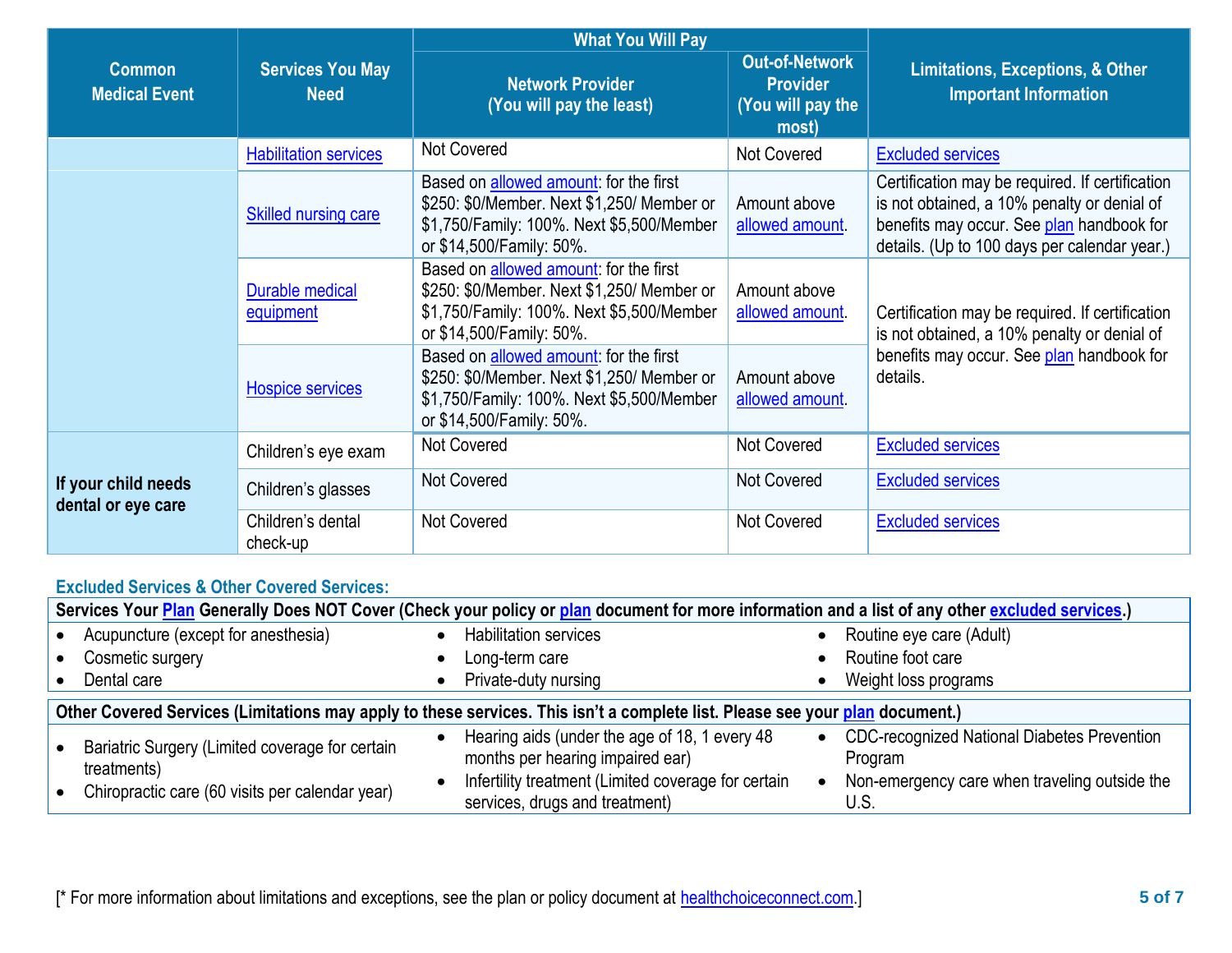Your Rights to Continue Coverage: There are agencies that can help if you want to continue your coverage after it ends. The contact information for those agencies is: Contact the plan at 1-800-752-9475. Other coverage options may be available to you too, including buying individual insurance coverage through the Health Insurance [Marketplace.](https://www.healthcare.gov/sbc-glossary/#marketplace) For more information about the [Marketplace,](https://www.healthcare.gov/sbc-glossary/#marketplace) visit [www.HealthCare.gov](http://www.healthcare.gov/) or call 1-800-318-2596.

Your Grievance and Appeals Rights: There are agencies that can help if you have a complaint against you[r plan](https://www.healthcare.gov/sbc-glossary/#plan) for a denial of a [claim.](https://www.healthcare.gov/sbc-glossary/#claim) This complaint is called a [grievance](https://www.healthcare.gov/sbc-glossary/#grievance) or [appeal.](https://www.healthcare.gov/sbc-glossary/#appeal) For more information about your rights, look at the explanation of benefits you will receive for that medical [claim.](https://www.healthcare.gov/sbc-glossary/#claim) Your [plan](https://www.healthcare.gov/sbc-glossary/#plan) documents also provide complete information to submit a [claim,](https://www.healthcare.gov/sbc-glossary/#claim) [appeal,](https://www.healthcare.gov/sbc-glossary/#appeal) or a [grievance](https://www.healthcare.gov/sbc-glossary/#grievance) for any reason to your [plan.](https://www.healthcare.gov/sbc-glossary/#plan) For more information about your rights, this notice, or assistance, contact: EGID Health Claims Administrator 1-800-323-4314, TTY 711, HealthChoice Member Services 405-717-8780 or toll free 1-800-752-9475 TDD Oklahoma City Area: 1-405-949-2281, TDD All Areas: 1-866-447-0436. Additionally, a consumer assistance program can help you file your appeal. Contact the Oklahoma Insurance Department at [www.ok.gov/oid/Consumers/Consumer\\_Assistance/index.html.](http://www.ok.gov/oid/Consumers/Consumer_Assistance/index.html)

## **Does this plan provide Minimum Essential Coverage? Yes**.

If you don't have [Minimum Essential Coverage](https://www.healthcare.gov/sbc-glossary/#minimum-essential-coverage) for a month, you'll have to make a payment when you file your tax return unless you qualify for an exemption from the requirement that you have health coverage for that month.

## **Does this plan meet Minimum Value Standards? Yes**.

If your [plan](https://www.healthcare.gov/sbc-glossary/#plan) doesn't meet the [Minimum Value Standards,](https://www.healthcare.gov/sbc-glossary/#minimum-value-standard) you may be eligible for a [premium tax credit](https://www.healthcare.gov/sbc-glossary/#premium-tax-credits) to help you pay for a plan through the [Marketplace.](https://www.healthcare.gov/sbc-glossary/#marketplace)

## **Language Access Services:**

[Spanish (Español): Para obtener asistencia en Español, llame al 1-800-323-4314.] [Tagalog (Tagalog): Kung kailangan ninyo ang tulong sa Tagalog tumawag sa 1-800-323-4314.] [Chinese (中文): 如果需要中文的帮助, 请拨打这个号码 1-800-323-4314.] [Navajo (Dine): Dinek'ehgo shika at'ohwol ninisingo, kwiijigo holne' 1-800-323-4314.]

––––––––––––––––––––––*To see examples of how this plan might cover costs for a sample medical situation, see the next section.–––––––––––*–––––––––––